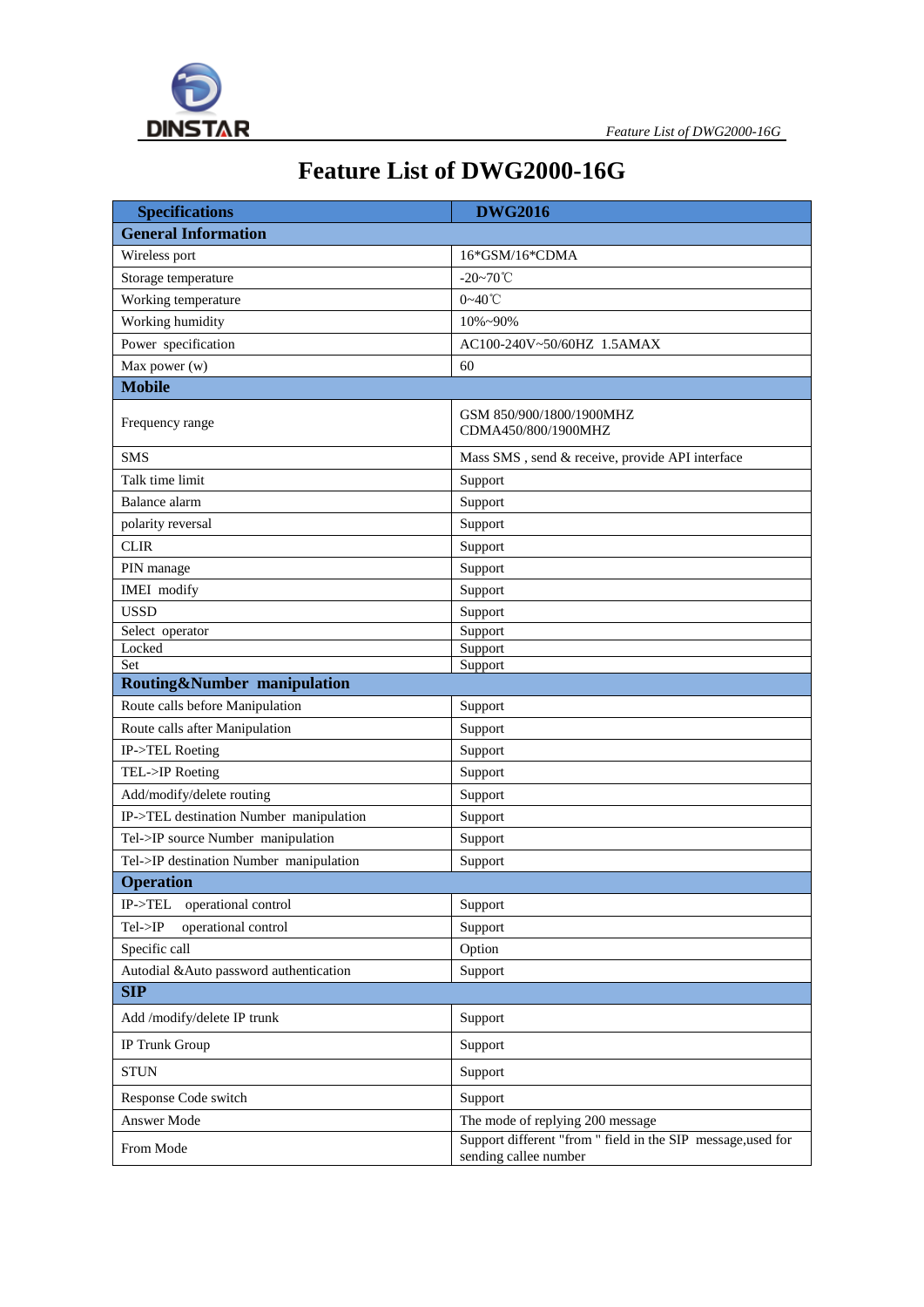

| 183 Mode                                 | Support reply 183 message before receiving call or after                                       |
|------------------------------------------|------------------------------------------------------------------------------------------------|
| <b>System</b>                            | receiving call                                                                                 |
|                                          |                                                                                                |
| <b>NTP</b>                               | Support                                                                                        |
| <b>Slience Suppression</b>               | Support                                                                                        |
| Voice Codec                              | G.711A, G.711U, G.723 and G.729                                                                |
| One Stage Dialing                        | Support                                                                                        |
| Redirect                                 | Support                                                                                        |
| DTMF method                              | Signal/RFC2833                                                                                 |
| Anonymous Call                           | Support                                                                                        |
| From Mode                                | Tel/User                                                                                       |
| Answer Mode                              | Answered/alerted                                                                               |
| <b>VOIP</b> Hotline                      | Support                                                                                        |
| <b>PSTN Hotline</b>                      | Support                                                                                        |
| Digit Map                                | Support                                                                                        |
| Answer delay                             | Set the delay time of starting charge if the CDMA network<br>can not support polarity reversal |
| <b>Network Features</b>                  |                                                                                                |
| Networking way                           | Static IP, Obtain IP address automatically, PPPoE                                              |
| <b>DNS</b>                               | Support                                                                                        |
| QoS                                      | Support                                                                                        |
| <b>DHCP</b>                              | Server and client                                                                              |
| <b>Static Route</b>                      | <b>Max: 8</b>                                                                                  |
| Soft Switch Config by IP                 | Support                                                                                        |
| Soft Switch Config by URL<br><b>VLAN</b> | Support<br>Include data, voice, and management VLAN                                            |
| <b>VPN</b>                               | Support VPN client                                                                             |
| <b>ARP</b>                               | Support ARP query                                                                              |
| Maintain & Upgrade                       |                                                                                                |
| Web Configuration                        | Support                                                                                        |
| <b>Telnet Configuration</b>              | Support                                                                                        |
| <b>Support Language</b>                  | English, Chinese                                                                               |
| Firmware upgrading by TFTP               | Support                                                                                        |
| User-defined IVR voice(25s)              | Support                                                                                        |
| Backup database                          | Support                                                                                        |
| <b>Restore DateBase</b>                  | Support                                                                                        |
| Modify Web Login password                | Support                                                                                        |
| Modify telnet Login password             | Support                                                                                        |
| Factory reset                            | Support                                                                                        |
| Syslog                                   | Support setting different grada                                                                |
| <b>CDR</b>                               | Send CDR via syslog                                                                            |
| <b>SNTP</b>                              | Support                                                                                        |
| <b>IVR</b>                               | User can reload a IVR via Web                                                                  |
|                                          | English and Chinese                                                                            |
| language                                 |                                                                                                |
| <b>PING</b>                              | Support                                                                                        |
| Tracert test<br>Call statistics          | Support<br>ASR, ACD, PDD                                                                       |
|                                          |                                                                                                |